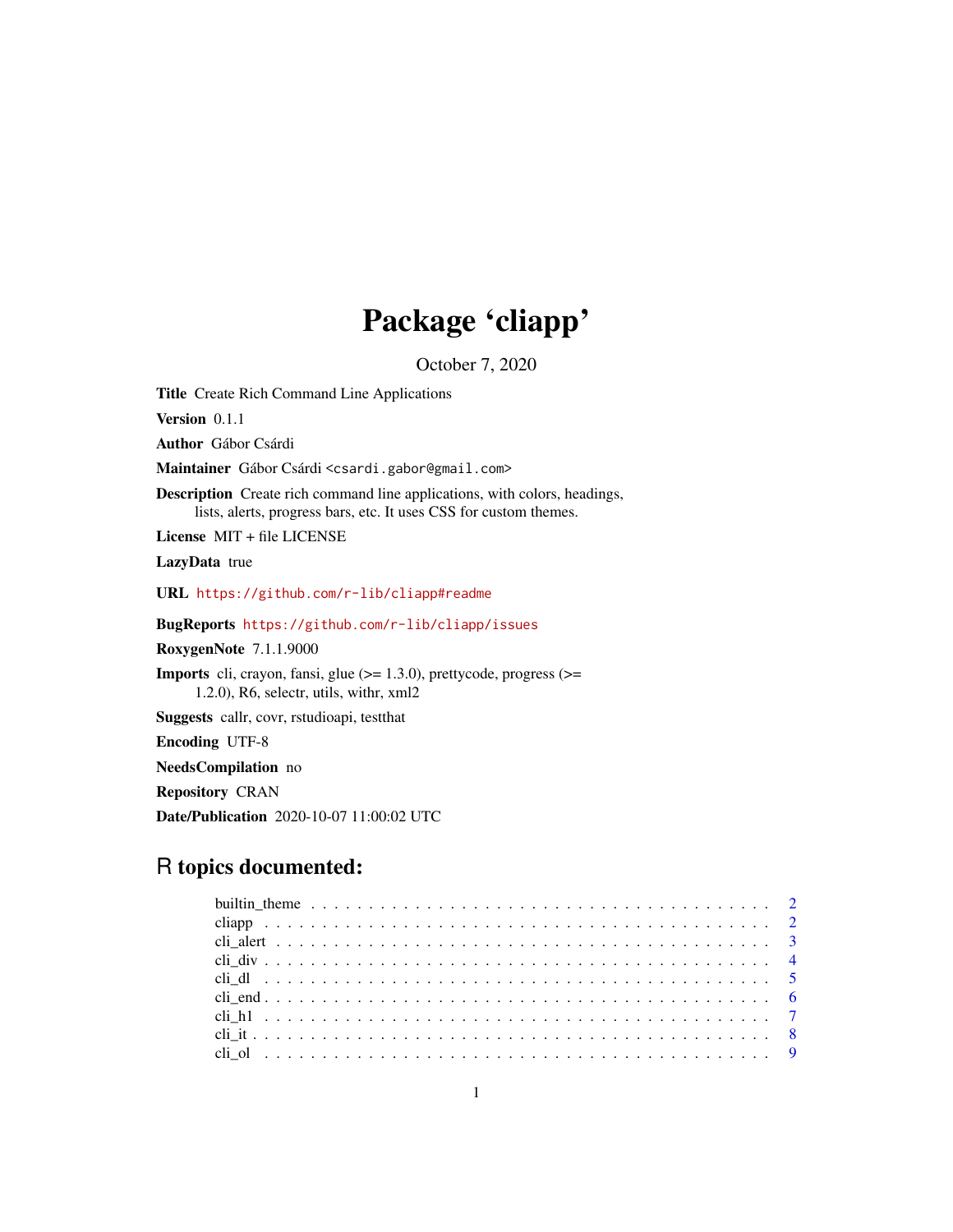#### <span id="page-1-0"></span>2 cliapp and the contract of the contract of the contract of the cliapp cliapp cliapp.

| Index | 21 |
|-------|----|

<span id="page-1-1"></span>builtin\_theme *The built-in CLI theme*

# Description

This theme is always active, and it is at the bottom of the theme stack. See [themes.](#page-18-1)

# Usage

builtin\_theme()

### Value

A named list, a CLI theme.

# See Also

[themes,](#page-18-1) [simple\\_theme\(\)](#page-15-1).

<span id="page-1-2"></span>cliapp *Create Rich Command Line Applications*

# Description

Create rich command line applications, with colors, headings, lists, alerts, progress bars, etc. It uses CSS for theming.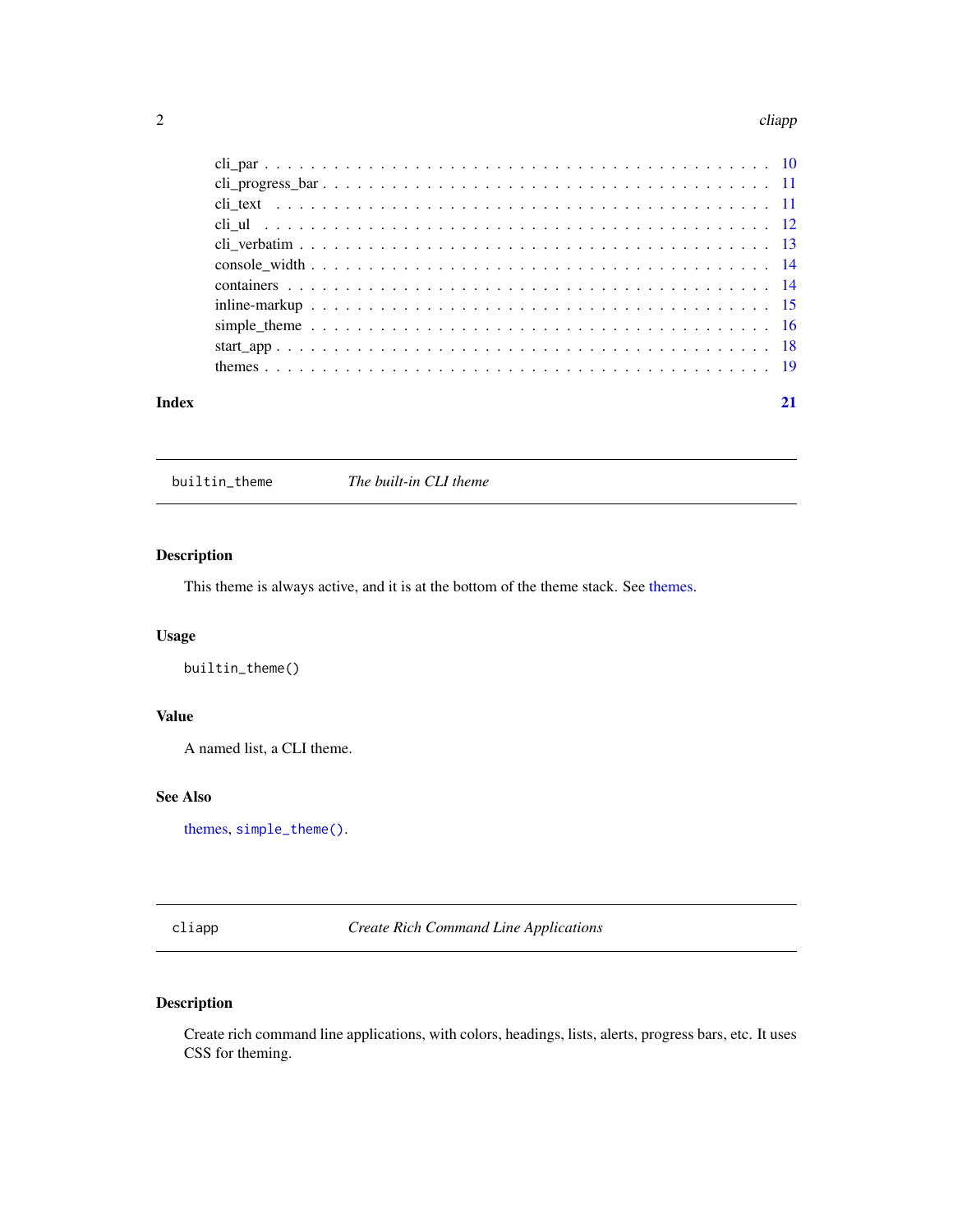<span id="page-2-0"></span>cli\_alert 3

#### Details

See [themes](#page-18-1) for theming, [containers](#page-13-1) for container elements, [inline-markup](#page-14-1) for more about command substitution and inline markup.

See also the various CLI elements:

- Text elements: [cli\\_text\(\)](#page-10-1), [cli\\_verbatim\(\)](#page-12-1), [cli\\_h1\(\)](#page-6-1).
- Containers: [cli\\_div\(\)](#page-3-1), [cli\\_par\(\)](#page-9-1), [cli\\_end\(\)](#page-5-1).
- Lists: [cli\\_ul\(\)](#page-11-1), [cli\\_ol\(\)](#page-8-1), [cli\\_dl\(\)](#page-4-1), [cli\\_it\(\)](#page-7-1).
- Alerts: [cli\\_alert\(\)](#page-2-1).
- Progress bars: [cli\\_progress\\_bar\(\)](#page-10-2).

# See Also

Useful links:

- <https://github.com/r-lib/cliapp#readme>
- Report bugs at <https://github.com/r-lib/cliapp/issues>

<span id="page-2-1"></span>cli\_alert *CLI alerts*

#### Description

Alerts are typically short status messages.

```
cli_alert(text, id = NULL, class = NULL, wrap = FALSE, .envir = parent.frame())
cli_alert_success(
  text,
  id = NULL,class = NULL,
 wrap = FALSE,
  .envir = parent.frame()
)
cli_alert_danger(
  text,
  id = NULL,class = NULL,
 wrap = FALSE,
  .envir = parent.frame()
)
cli_alert_warning(
```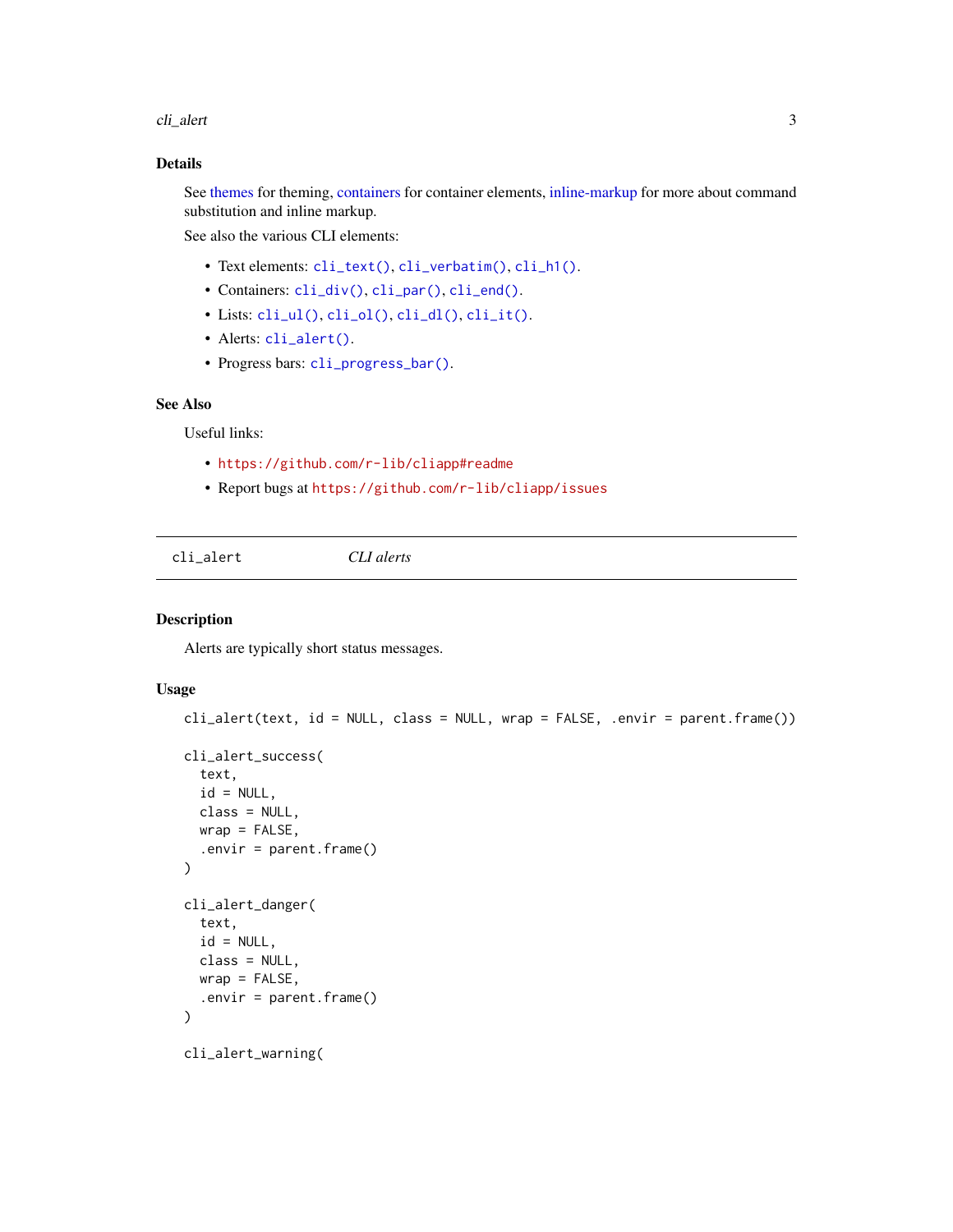```
text,
  id = NULL,class = NULL,
 wrap = FALSE,.envir = parent.frame()
)
cli_alert_info(
  text,
  id = NULL,class = NULL,
 wrap = FALSE,.envir = parent.frame()
)
```
#### Arguments

| text   | Text of the alert.                                 |
|--------|----------------------------------------------------|
| id     | Id of the alert element. Can be used in themes.    |
| class  | Class of the alert element. Can be used in themes. |
| wrap   | Whether to auto-wrap the text of the alert.        |
| .envir | Environment to evaluate the glue expressions in.   |

# Examples

```
cli_alert("Cannot lock package library.")
cli_alert_success("Package {pkg cliapp} installed successfully.")
cli_alert_danger("Could not download {pkg cliapp}.")
cli_alert_warning("Internet seems to be unreacheable.")
cli_alert_info("Downloaded 1.45MiB of data")
```
<span id="page-3-1"></span>cli\_div *Generic CLI container*

#### Description

See [containers.](#page-13-1) A cli\_div container is special, because it may add new themes, that are valid within the container.

```
cli_div(
  id = NULL,class = NULL,
  theme = NULL,
  .auto_close = TRUE,
  .envir = parent.frame()
\mathcal{L}
```
<span id="page-3-0"></span>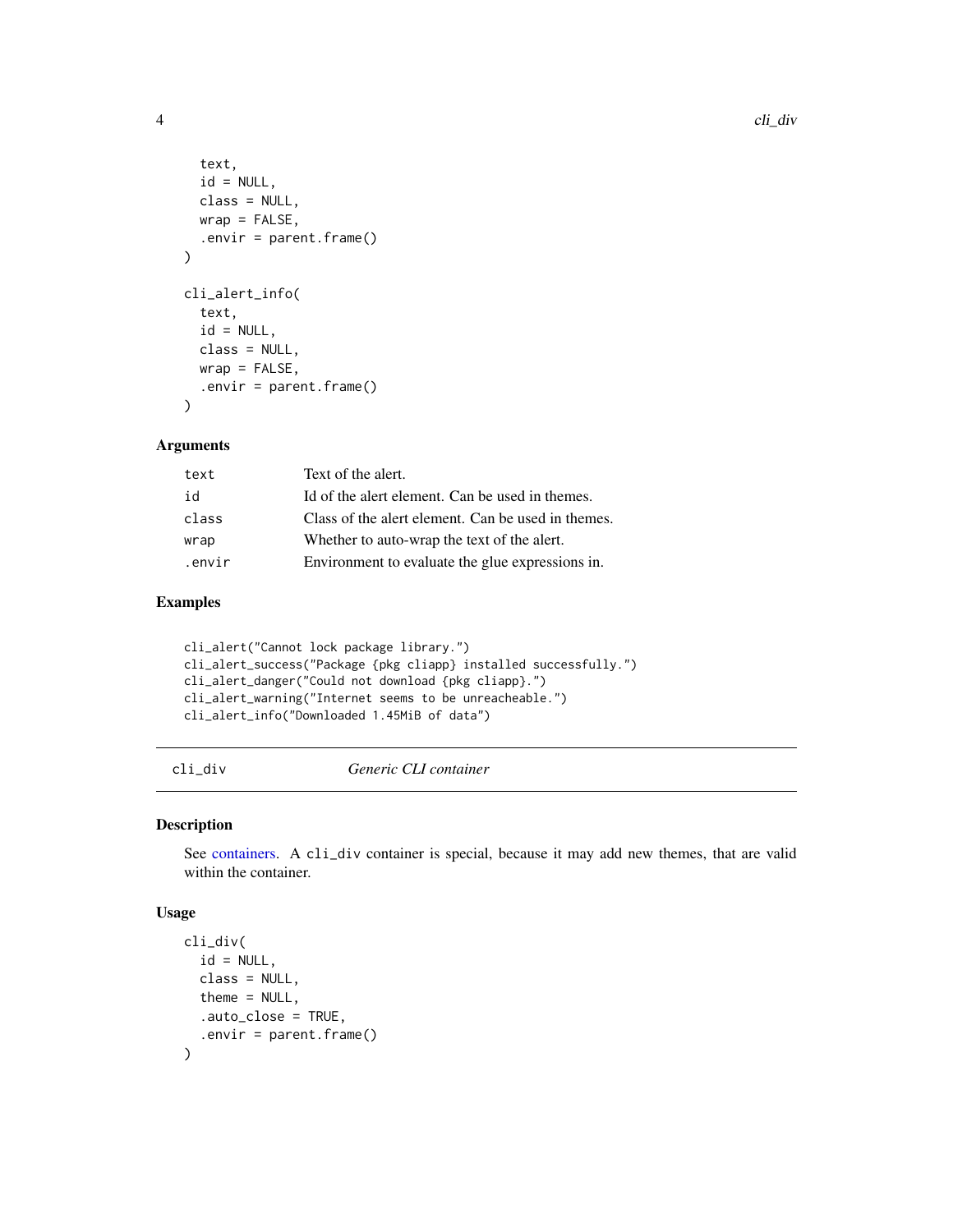#### <span id="page-4-0"></span>cli\_dl 5

# Arguments

| id          | Element id, a string. If NULL, then a new id is generated and returned.                                                 |
|-------------|-------------------------------------------------------------------------------------------------------------------------|
| class       | Class name, sting. Can be used in themes.                                                                               |
| theme       | A custom theme for the container. See themes.                                                                           |
| .auto_close | Whether to close the container, when the calling function finishes (or . envir is<br>removed, if specified).            |
| .envir      | Environment to evaluate the glue expressions in. It is also used to auto-close the<br>container if .auto_close is TRUE. |

#### Value

The id of the new container element, invisibly.

# Examples

```
## div with custom theme
d \leq \text{cli\_div}(\text{them} = \text{list}(\text{h1} = \text{list}(\text{color} = \text{"blue",}"font-weight" = "bold")))
cli_h1("Custom title")
cli_end(d)
## Close automatically
div \leq function() {
  cli\_div(class = "tmp", then = list(.tmp = list(color = "yellow"))cli_text("This is yellow")
}
div()
cli_text("This is not yellow any more")
```
<span id="page-4-1"></span>cli\_dl *Definition list*

# Description

A definition list is a container, see [containers.](#page-13-1)

```
cli_dl(
  items = NULL,
  id = NULL,class = NULL,
  .close = TRUE,
  .auto_close = TRUE,
  .envir = parent.frame()
\mathcal{L}
```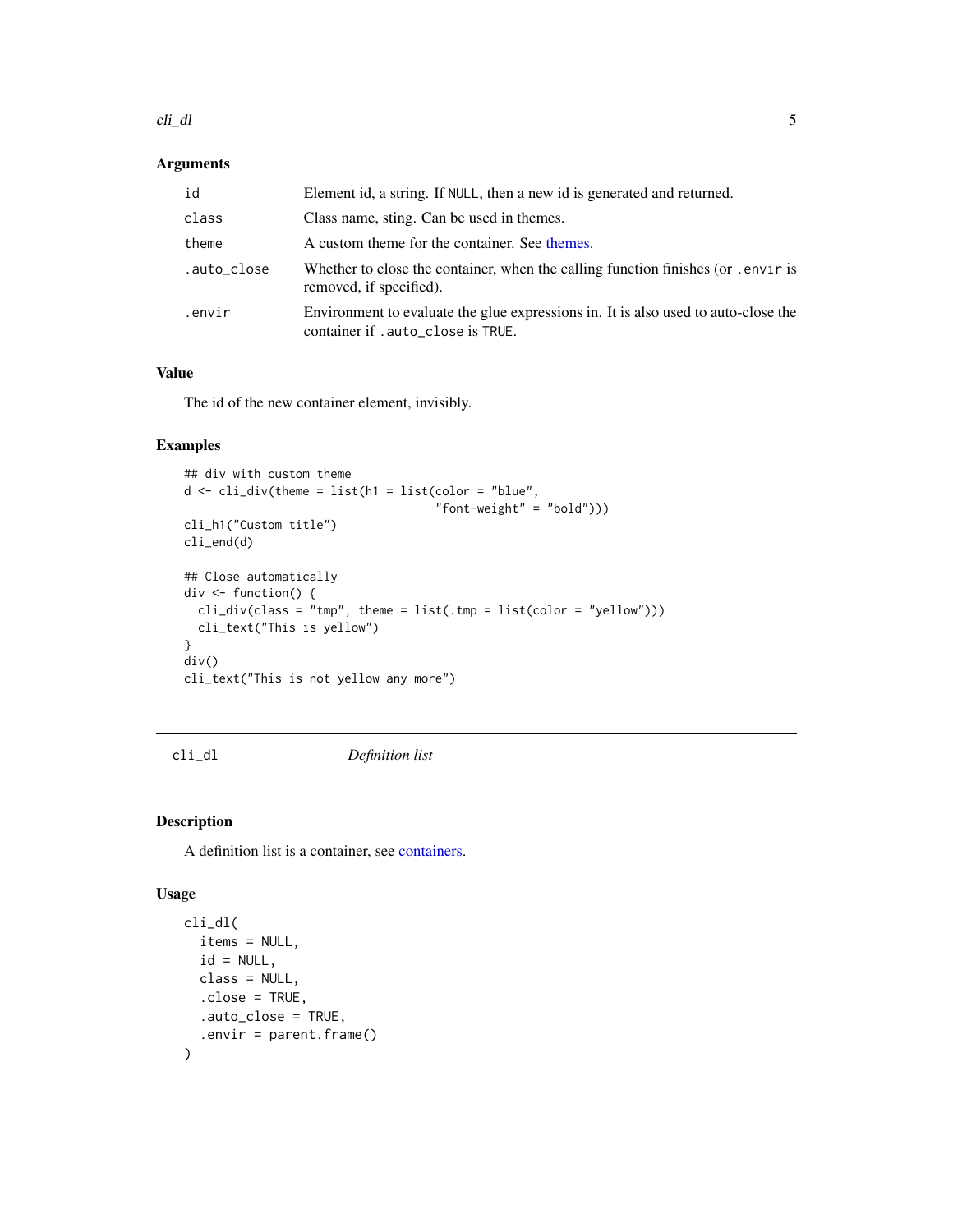#### <span id="page-5-0"></span>Arguments

| items       | Named character vector, or NULL. If not NULL, they are used as list items.                                                                             |
|-------------|--------------------------------------------------------------------------------------------------------------------------------------------------------|
| id          | Id of the list container. Can be used for closing it with $\text{cli\_end}()$ or in themes.<br>If NULL, then an id is generated and retuned invisibly. |
| class       | Class of the list container. Can be used in themes.                                                                                                    |
| .close      | Whether to close the list container if the items were specified. If FALSE then<br>new items can be added to the list.                                  |
| .auto_close | Whether to close the container, when the calling function finishes (or . envir is<br>removed, if specified).                                           |
| .envir      | Environment to evaluate the glue expressions in. It is also used to auto-close the<br>container if .auto_close is TRUE.                                |

# Value

The id of the new container element, invisibly.

#### Examples

```
## Specifying the items at the beginning
cli_dl(c(foo = "one", bar = "two", baz = "three"))## Adding items one by one
cli_dl()
cli\_it(c(foo = "one"))cli\_it(c(bar = "two"))cli\_it(c(baz = "three"))cli_end()
```
<span id="page-5-1"></span>

cli\_end *Close a CLI container*

# Description

Close a CLI container

#### Usage

 $cli$ <sub>\_</sub>end( $id$  = NULL)

#### Arguments

id Id of the container to close. If missing, the current container is closed, if any.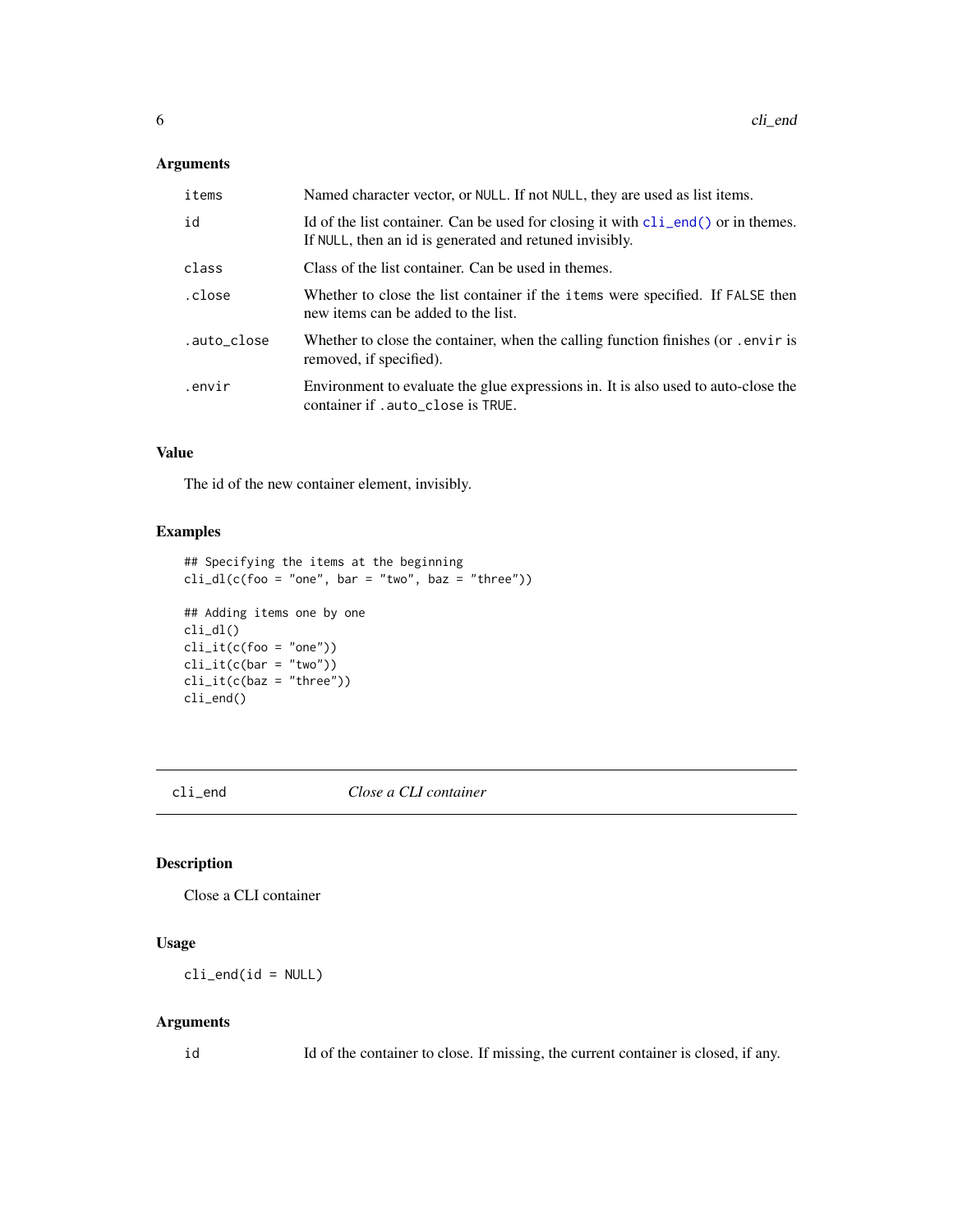#### <span id="page-6-0"></span> $\text{cli}_{\text{L}} h1$  7

# Examples

```
## If id is omitted
cli_par()
cli_text("First paragraph")
cli_end()
cli_par()
cli_text("Second paragraph")
cli_end()
```
<span id="page-6-1"></span>cli\_h1 *CLI headers*

# Description

CLI headers

# Usage

|  |  | cli_h1(text, id = NULL, class = NULL, .envir = parent.frame()) |
|--|--|----------------------------------------------------------------|
|  |  | cli_h2(text, id = NULL, class = NULL, .envir = parent.frame()) |
|  |  | cli_h3(text, id = NULL, class = NULL, .envir = parent.frame()) |

# Arguments

| text   | Text of the header. It can contain inline markup.              |
|--------|----------------------------------------------------------------|
| id     | Id of the header element, string. It can be used in themes.    |
| class  | Class of the header element, string. It can be used in themes. |
| .envir | Environment to evaluate the glue expressions in.               |

```
cli_h1("Main title")
cli_h2("Subtitle")
cli_text("And some regular text....")
```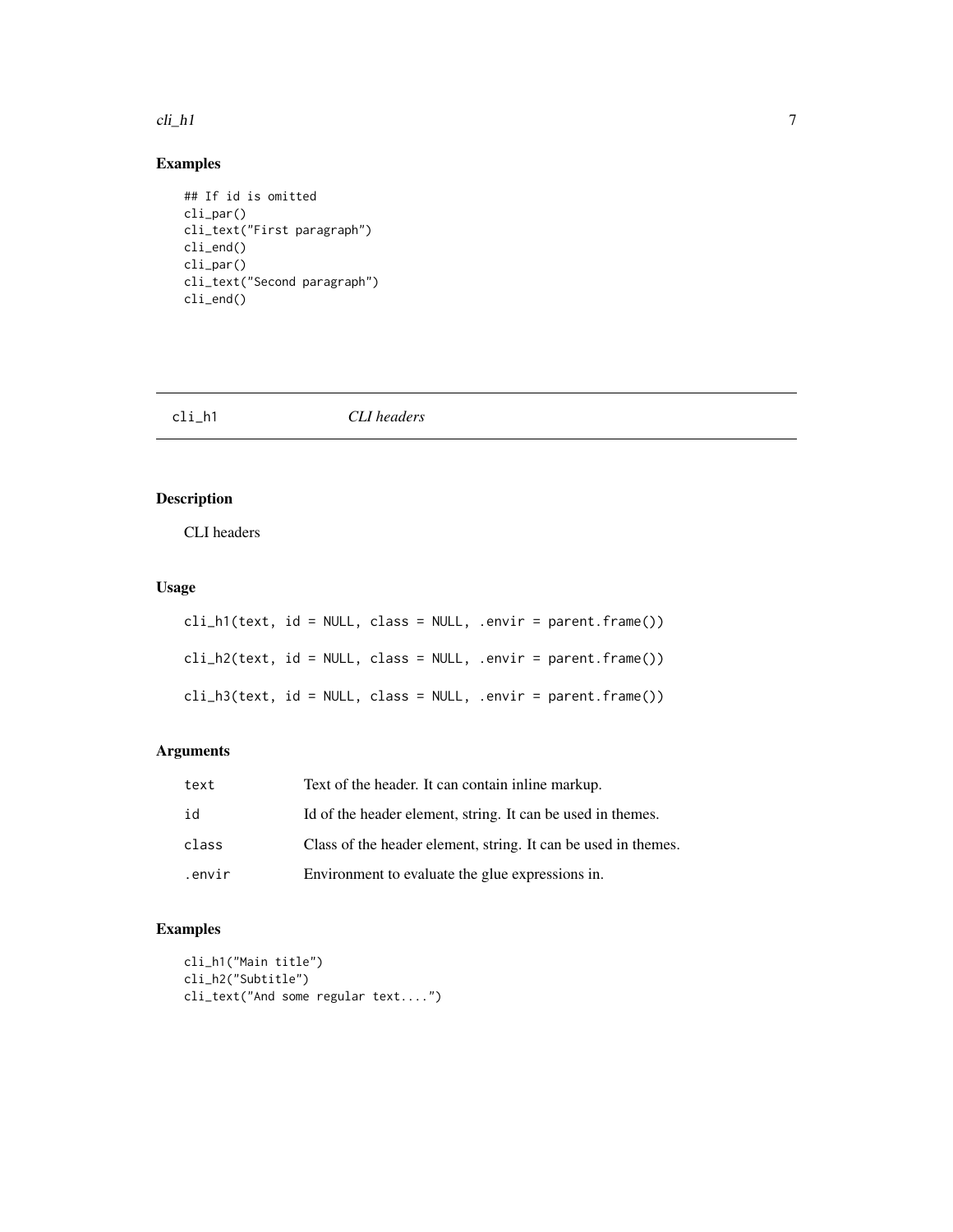<span id="page-7-1"></span><span id="page-7-0"></span>

# Description

A list item is a container, see [containers.](#page-13-1)

# Usage

```
cli_it(
  items = NULL,
  id = NULL,class = NULL,
  .auto_close = TRUE,
  .envir = parent.frame()
\mathcal{L}
```
# Arguments

| items       | Character vector of items, or NULL.                                                                                                                           |
|-------------|---------------------------------------------------------------------------------------------------------------------------------------------------------------|
| id          | Id of the new container. Can be used for closing it with $\text{cl}_\text{1 end}()$ or in the mes.<br>If NULL, then an id is generated and retuned invisibly. |
| class       | Class of the item container. Can be used in themes.                                                                                                           |
| .auto_close | Whether to close the container, when the calling function finishes (or .envir is<br>removed, if specified).                                                   |
| .envir      | Environment to evaluate the glue expressions in. It is also used to auto-close the<br>container if . auto_close is TRUE.                                      |

# Value

The id of the new container element, invisibly.

```
## Adding items one by one
cli_ul()
cli_it("one")
cli_it("two")
cli_it("three")
cli_end()
## Complex item, added gradually.
cli_ul()
cli_it()
cli_verbatim("Beginning of the {emph first} item")
cli_text("Still the first item")
cli_end()
```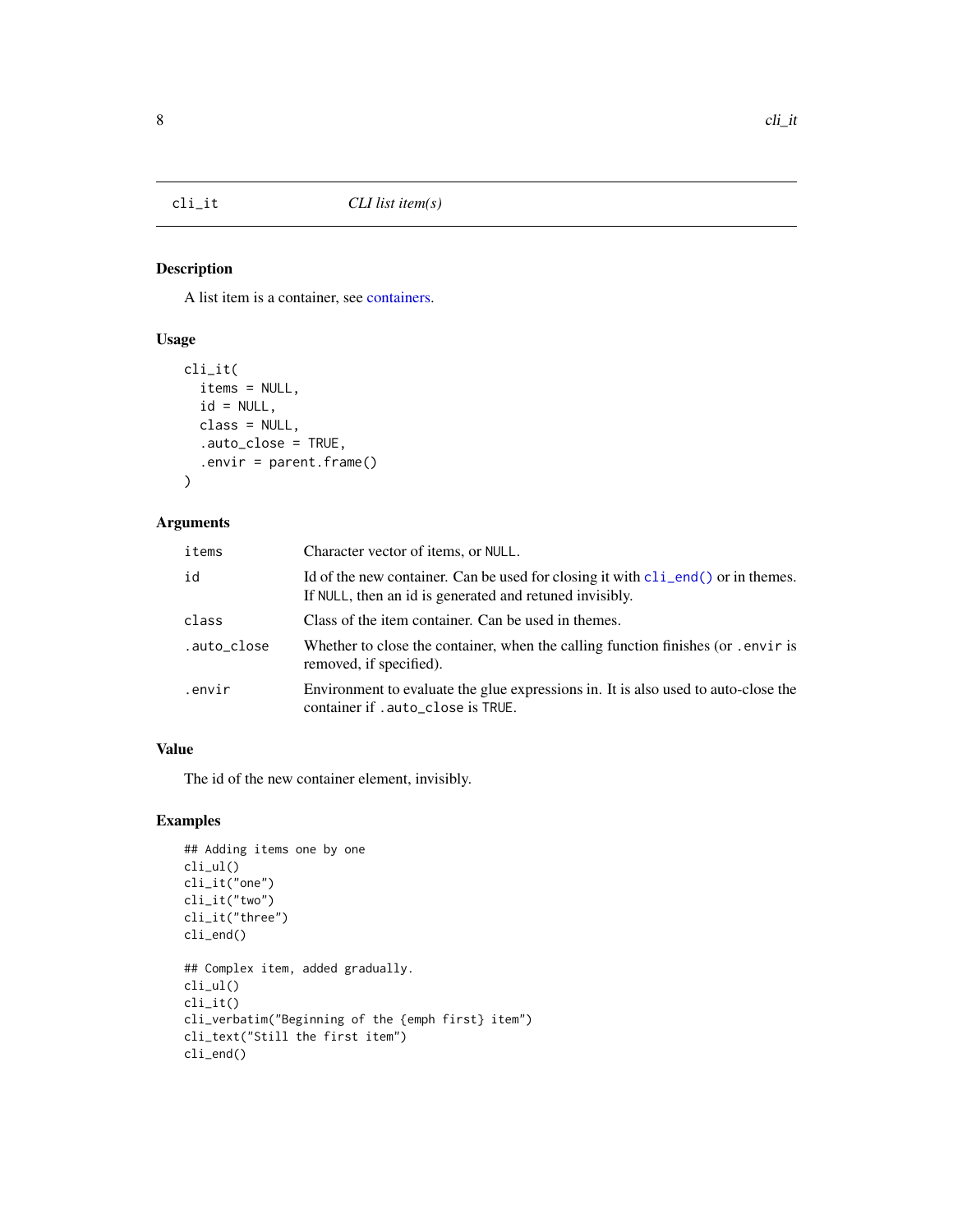```
cli_it("Second item")
cli_end()
```
#### <span id="page-8-1"></span>cli\_ol *Ordered CLI list*

# Description

An ordered list is a container, see [containers.](#page-13-1)

# Usage

```
cli_ol(
  items = NULL,
  id = NULL,class = NULL,
  .close = TRUE,
  .auto_close = TRUE,
  .envir = parent.frame()
\mathcal{L}
```
# Arguments

| items       | If not NULL, then a character vector. Each element of the vector will be one list<br>item, and the list container will be closed by default (see the . close argument). |
|-------------|-------------------------------------------------------------------------------------------------------------------------------------------------------------------------|
| id          | Id of the list container. Can be used for closing it with $\text{cli\_end}()$ or in themes.<br>If NULL, then an id is generated and retuned invisibly.                  |
| class       | Class of the list container. Can be used in themes.                                                                                                                     |
| .close      | Whether to close the list container if the <i>i</i> tems were specified. If FALSE then<br>new items can be added to the list.                                           |
| .auto_close | Whether to close the container, when the calling function finishes (or . envir is<br>removed, if specified).                                                            |
| .envir      | Environment to evaluate the glue expressions in. It is also used to auto-close the<br>container if .auto_close is TRUE.                                                 |

#### Value

The id of the new container element, invisibly.

```
## Specifying the items at the beginning
cli_ol(c("one", "two", "three"))
## Adding items one by one
cli_ol()
cli_it("one")
```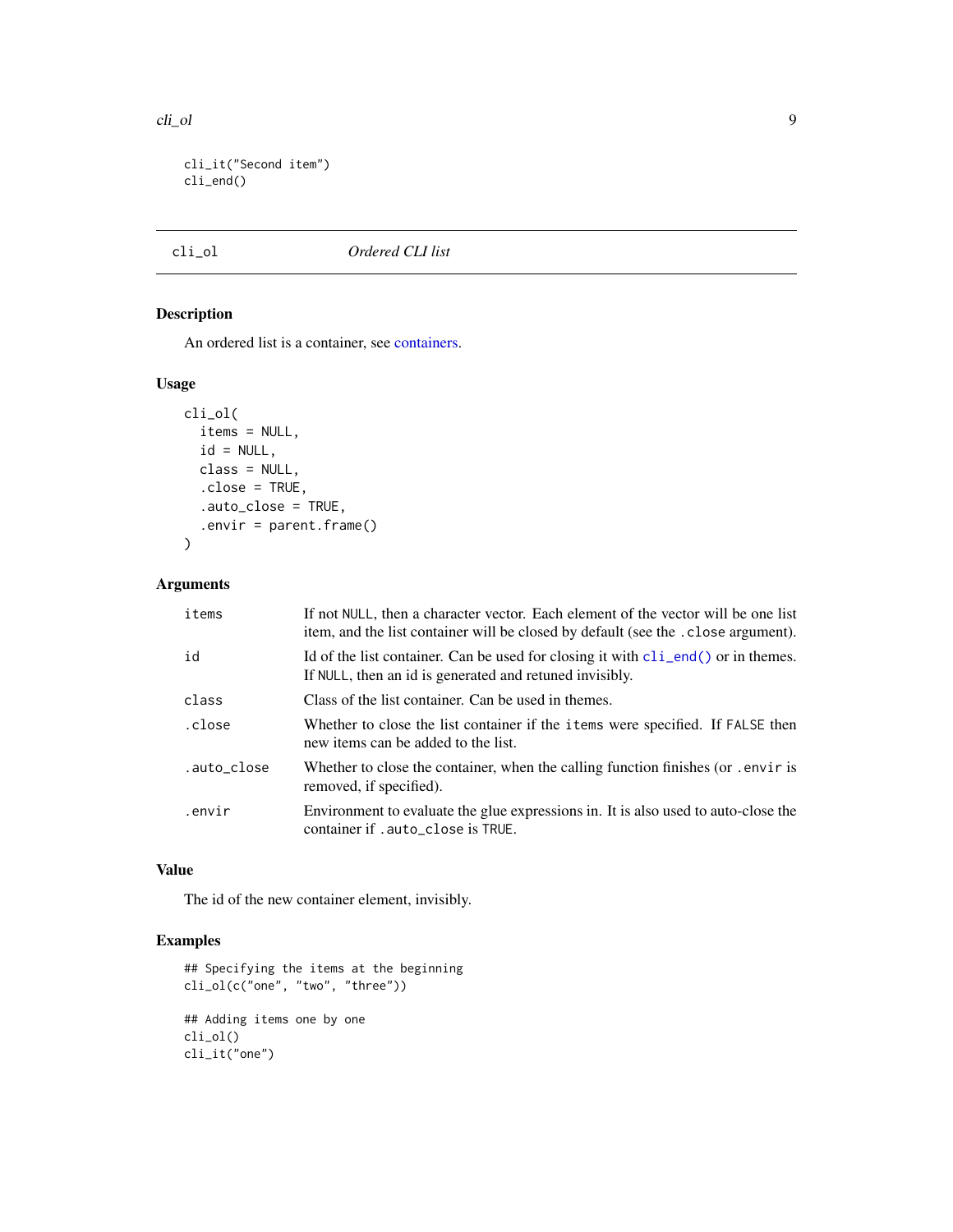```
cli_it("two")
cli_it("three")
cli_end()
## Nested lists
cli\_div(theme = list(o1 = list("margin-left" = 2)))cli_ul()
cli_it("one")
cli_ol(c("foo", "bar", "foobar"))
cli_it("two")
cli_end()
cli_end()
```
<span id="page-9-1"></span>

cli\_par *CLI paragraph*

# Description

See [containers.](#page-13-1)

# Usage

cli\_par(id = NULL, class = NULL, .auto\_close = TRUE, .envir = parent.frame())

# Arguments

| id          | Element id, a string. If NULL, then a new id is generated and returned.                                                  |
|-------------|--------------------------------------------------------------------------------------------------------------------------|
| class       | Class name, sting. Can be used in themes.                                                                                |
| .auto_close | Whether to close the container, when the calling function finishes (or . envir is<br>removed, if specified).             |
| .envir      | Environment to evaluate the glue expressions in. It is also used to auto-close the<br>container if . auto_close is TRUE. |

#### Value

The id of the new container element, invisibly.

```
id <- cli_par()
cli_text("First paragraph")
cli_end(id)
id <- cli_par()
cli_text("Second paragraph")
cli_end(id)
```
<span id="page-9-0"></span>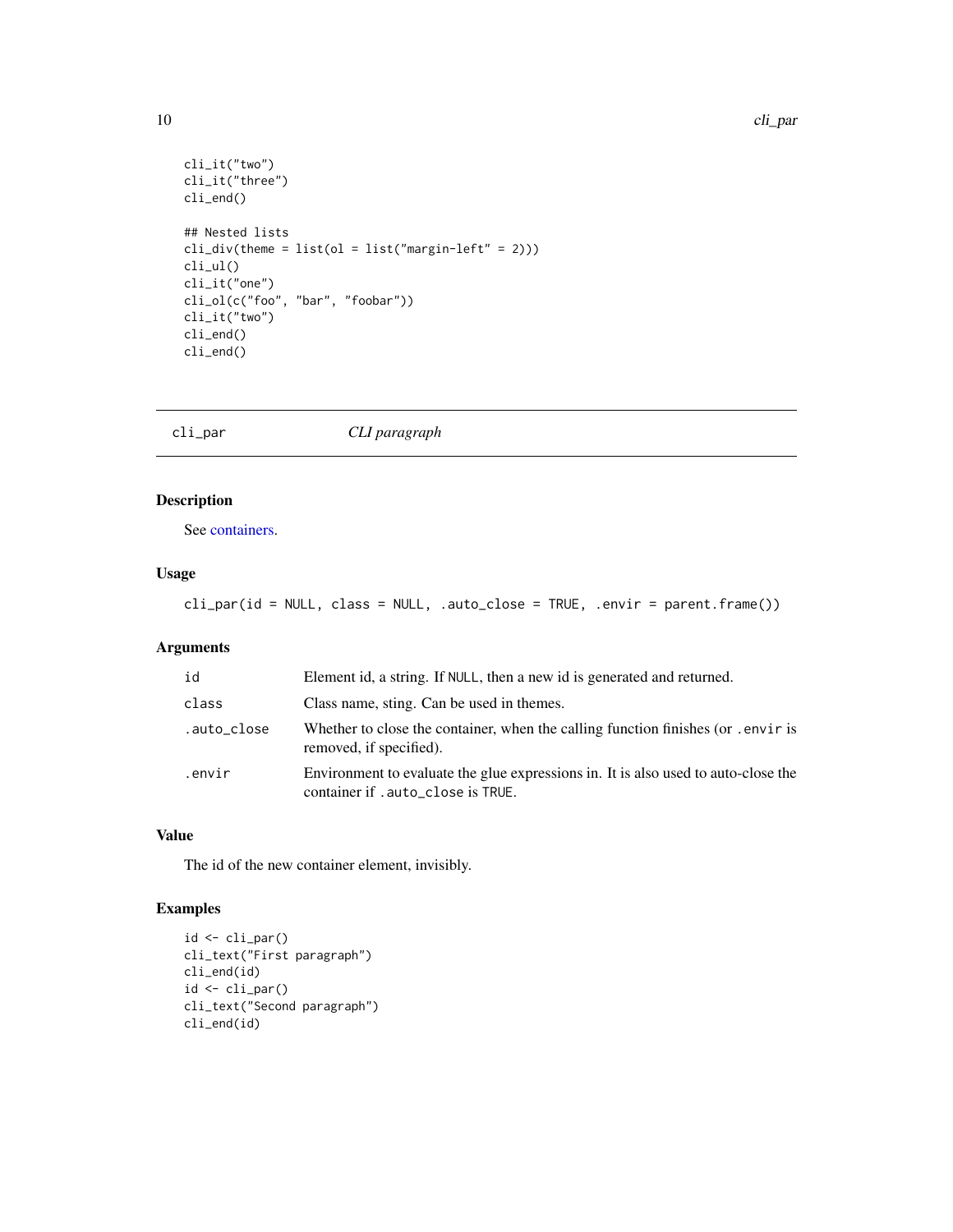<span id="page-10-2"></span><span id="page-10-0"></span>cli\_progress\_bar *CLI progress bar*

# Description

A progress bar using the progress package

# Usage

```
cli_progress_bar(...)
```
#### Arguments

... All arguments are passed to the constuctor of the [progress::progress\\_bar](#page-0-0) class.

# Value

A remote progress bar object that can be used the same way as [progress::progress\\_bar,](#page-0-0) see examples below.

# Examples

```
{
  p <- cli_progress_bar(total = 10)
  cli_alert_info("Starting computation")
  for (i in 1:10) { p$tick(); Sys.sleep(0.2) }
  cli_alert_success("Done")
}
```
<span id="page-10-1"></span>cli\_text *CLI text*

# Description

It is wrapped to the screen width automatically. It may contain inline markup. (See [inline-markup.](#page-14-1))

#### Usage

 $cli_text(..., .envir = parent.frame())$ 

#### Arguments

| $\cdot$ $\cdot$ $\cdot$ | The text to show, in character vectors. They will be concatenated into a single |
|-------------------------|---------------------------------------------------------------------------------|
|                         | string. Newlines are <i>not</i> preserved.                                      |
| .envir                  | Environment to evaluate the glue expressions in.                                |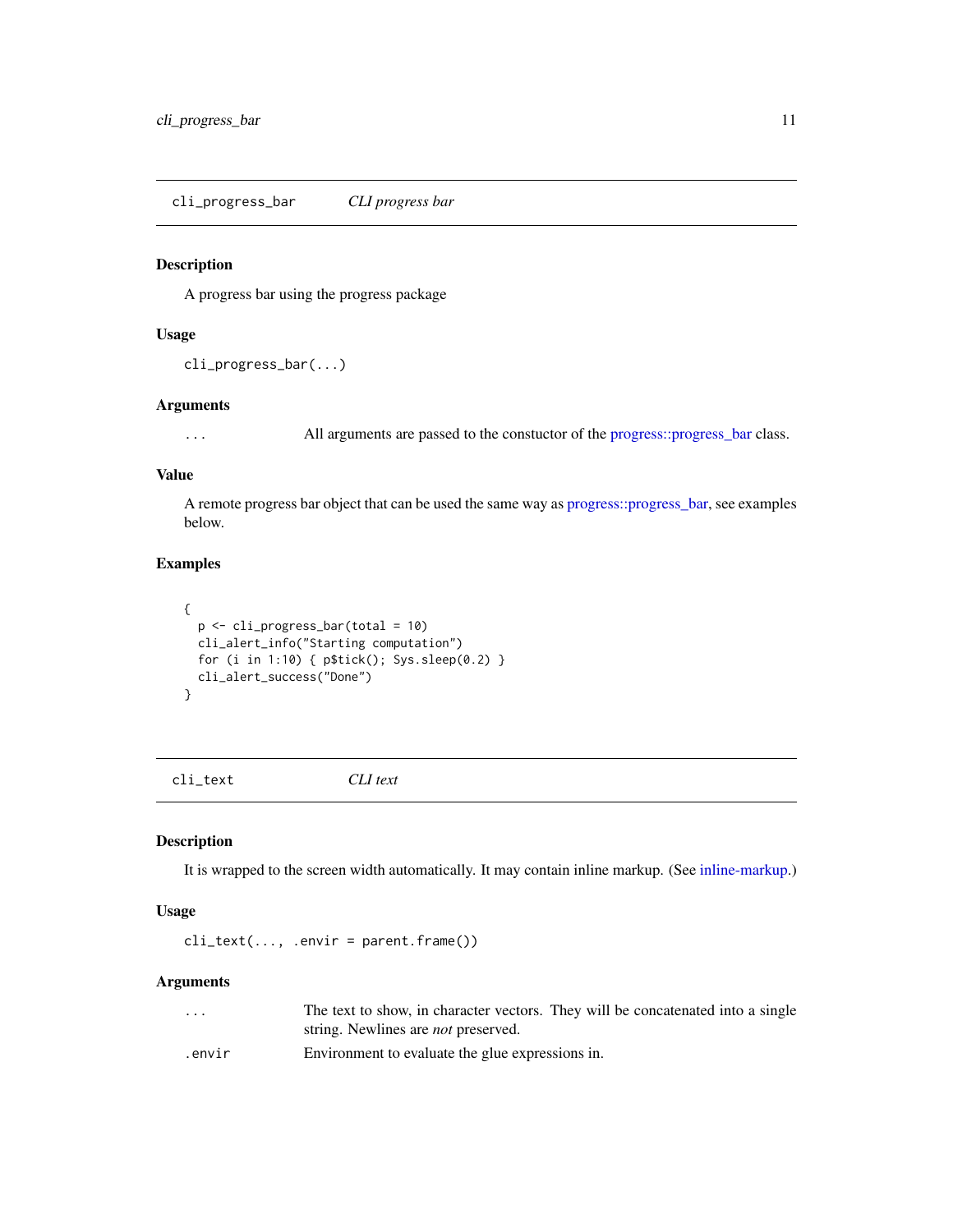# Examples

```
cli_text("Hello world!")
cli_text(packageDescription("cliapp")$Description)
## Arguments are concatenated
cli_text("this", "that")
## Command substitution
greeting <- "Hello"
subject <- "world"
cli_text("{greeting} {subject}!")
## Inline theming
cli_text("The {fun cli_text} function in the {pkg cliapp} package")
## Use within container elements
ul \leftarrow \text{cli}_\text{ul}()cli_it()
cli_text("{emph First} item")
cli_it()
cli_text("{emph Second} item")
cli_end(ul)
```
<span id="page-11-1"></span>

cli\_ul *Unordered CLI list*

# Description

An unordered list is a container, see [containers.](#page-13-1)

# Usage

```
cli_ul(
  items = NULL,
  id = NULL,class = NULL,
  .close = TRUE,
  .auto_close = TRUE,
  .envir = parent.frame()
)
```
# Arguments

| items | If not NULL, then a character vector. Each element of the vector will be one list<br>item, and the list container will be closed by default (see the . close argument). |
|-------|-------------------------------------------------------------------------------------------------------------------------------------------------------------------------|
| id    | Id of the list container. Can be used for closing it with $cli$ end() or in themes.<br>If NULL, then an id is generated and retuned invisibly.                          |
| class | Class of the list container. Can be used in themes.                                                                                                                     |

<span id="page-11-0"></span>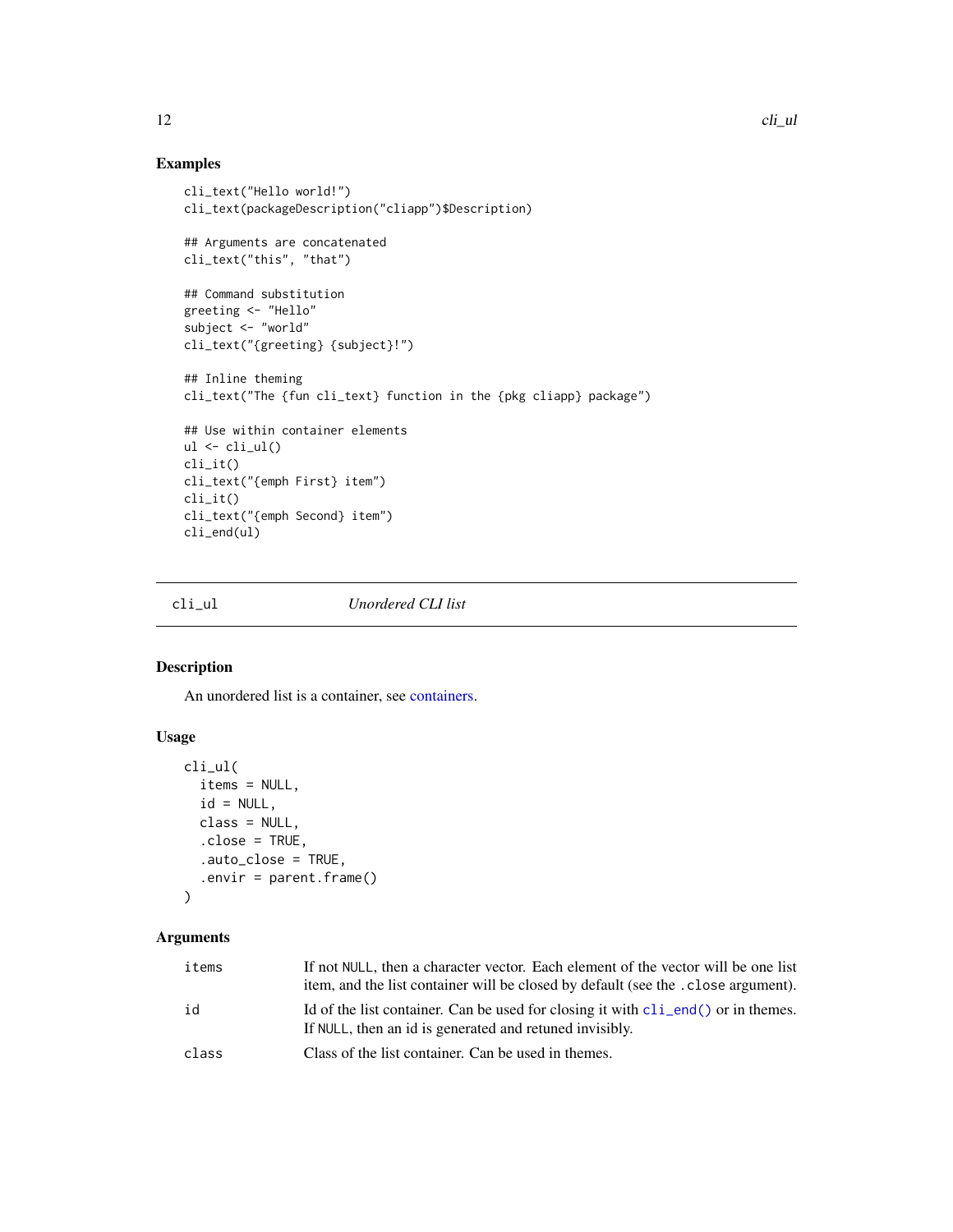# <span id="page-12-0"></span>cli\_verbatim 13

| .close      | Whether to close the list container if the items were specified. If FALSE then<br>new items can be added to the list.    |
|-------------|--------------------------------------------------------------------------------------------------------------------------|
| .auto_close | Whether to close the container, when the calling function finishes (or . envir is<br>removed, if specified).             |
| .envir      | Environment to evaluate the glue expressions in. It is also used to auto-close the<br>container if . auto_close is TRUE. |

# Value

The id of the new container element, invisibly.

#### Examples

```
## Specifying the items at the beginning
cli_ul(c("one", "two", "three"))
## Adding items one by one
cli_ul()
cli_it("one")
cli_it("two")
cli_it("three")
cli_end()
## Complex item, added gradually.
cli_ul()
cli_it()
cli_verbatim("Beginning of the {emph first} item")
cli_text("Still the first item")
cli_end()
cli_it("Second item")
cli_end()
```
<span id="page-12-1"></span>cli\_verbatim *CLI verbatim text*

# Description

It is not wrapped, but printed as is.

#### Usage

```
cli_verbatim(..., .envir = parent.frame())
```
# Arguments

| $\cdots$ | The text to show, in character vectors. Each element is printed on a new line. |
|----------|--------------------------------------------------------------------------------|
| .envir   | Environment to evaluate the glue expressions in.                               |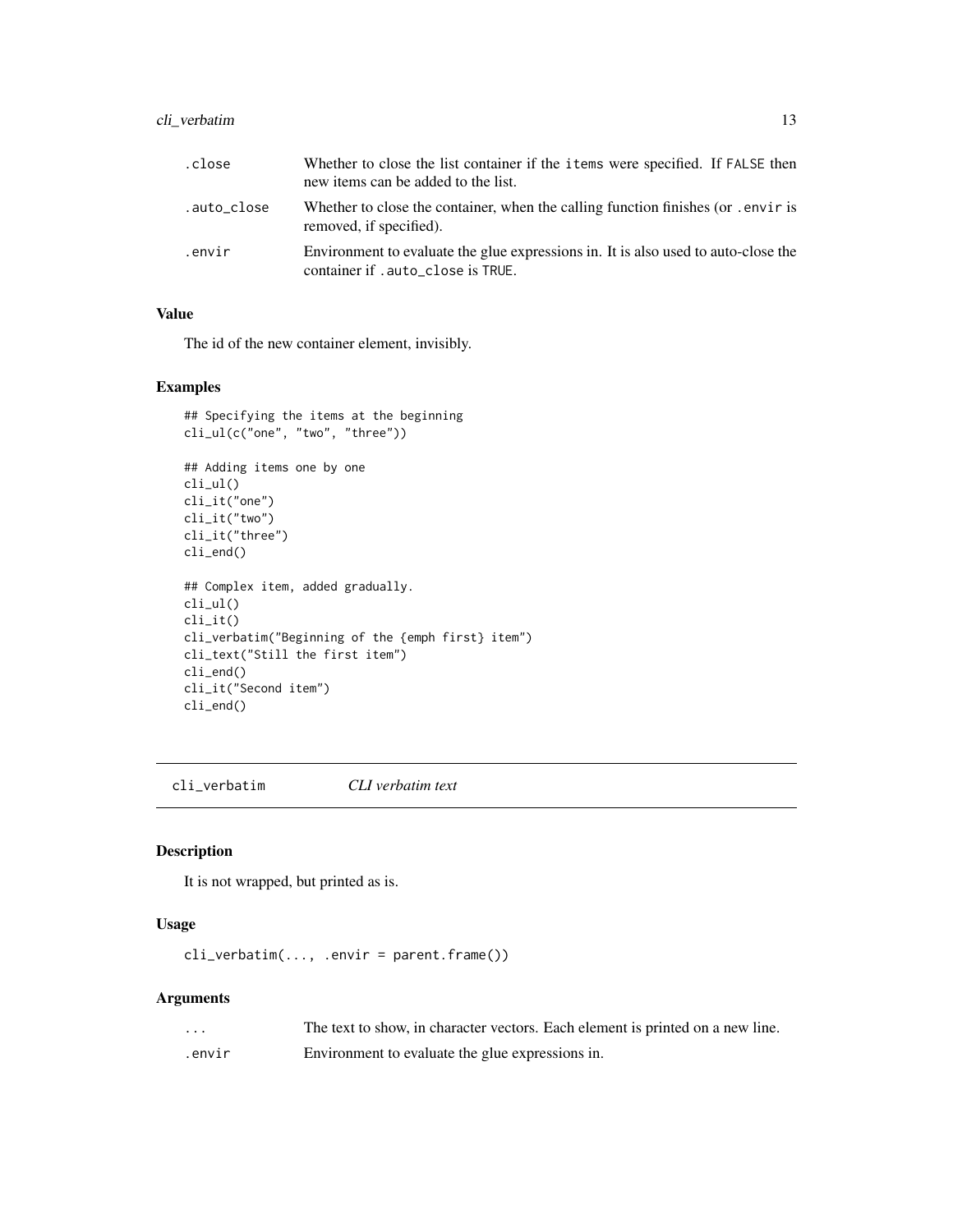#### Examples

```
cli_verbatim("This has\nthree", "lines")
```
console\_width *Determine the width of the console*

#### Description

It uses the RSTUDIO\_CONSOLE\_WIDTH environment variable, if set. Otherwise it uses the width option. If this is not set either, then 80 is used.

#### Usage

console\_width()

#### Value

Integer scalar, the console with, in number of characters.

<span id="page-13-1"></span>

| containers | CLI containers |  |  |
|------------|----------------|--|--|
|------------|----------------|--|--|

#### Description

Container elements may contain other elements. Currently the following commands create container elements:  $\text{cli\_div}()$ ,  $\text{cli\_par}()$ , the list elements:  $\text{cli\_ul}()$ ,  $\text{cli\_dl}()$ ,  $\text{cli\_dl}()$ , and list items are containers as well:  $cli_i$   $i(t)$ .

# Details

Container elements need to be closed with [cli\\_end\(\)](#page-5-1). For convenience, they are have an .auto\_close argument, which allows automatically closing a container element, when the function that created it terminates (either regularly, or with an error).

```
## div with custom theme
d <- cli_div(theme = list(h1 = list(color = "blue",
                                    "font-weight" = "bold")))
cli_h1("Custom title")
cli_end(d)
## Close automatically
div <- function() {
 cli\_div(class = "tmp", then = list(.tmp = list(color = "yellow"))cli_text("This is yellow")
}
div()
cli_text("This is not yellow any more")
```
<span id="page-13-0"></span>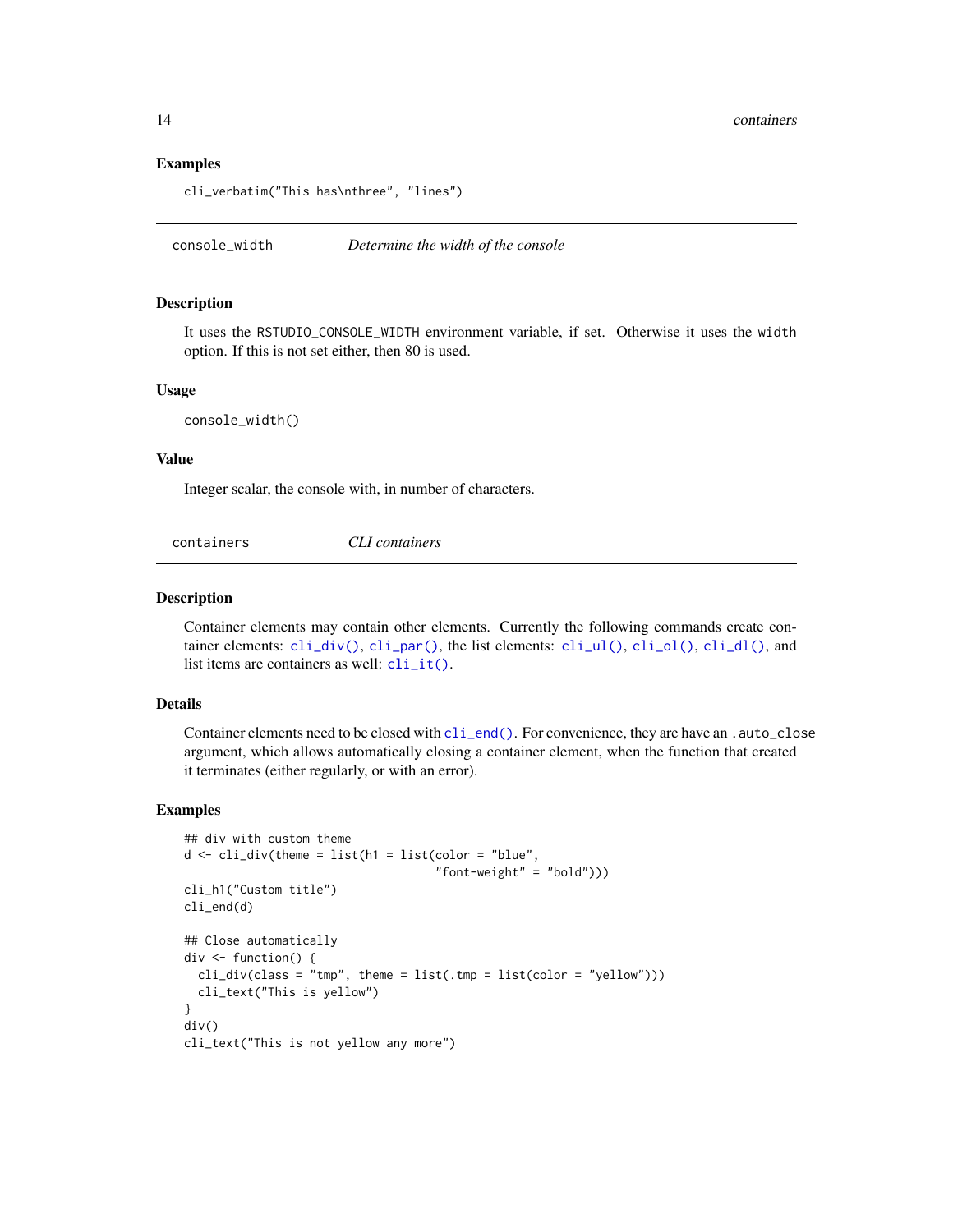<span id="page-14-1"></span><span id="page-14-0"></span>

#### Description

CLI inline markup

#### Command substitution

All text emitted by cliapp supports glue interpolation. Expressions enclosed by braces will be evaluated as R code. See glue:: glue() for details.

In addition to regular glue interpolation, cliapp can also add classes to parts of the text, and these classes can be used in themes. For example

```
cli_text("This is {emph important}.")
```
adds a class to the "important" word, class "emph". Note that in this cases the string within the braces is not a valid R expression. If you want to mix classes with interpolation, add another pair of braces:

adjective <- "great" cli\_text("This is {emph {adjective}}.")

An inline class will always create a span element internally. So in themes, you can use the span.emph CSS selector to change how inline text is emphasized:

```
cli\_div(theme = list(span.emph = list(color = "red"))adjective <- "nice and red"
cli_text("This is {emph {adjective}}.")
```
#### Classes

The default theme defines the following inline classes:

- emph for emphasized text.
- strong for strong importance.
- code for a piece of code.
- pkg for a package name.
- fun for a function name.
- arg for a function argument.
- key for a keyboard key.
- file for a file name.
- path for a path (essentially the same as file).
- email for an email address.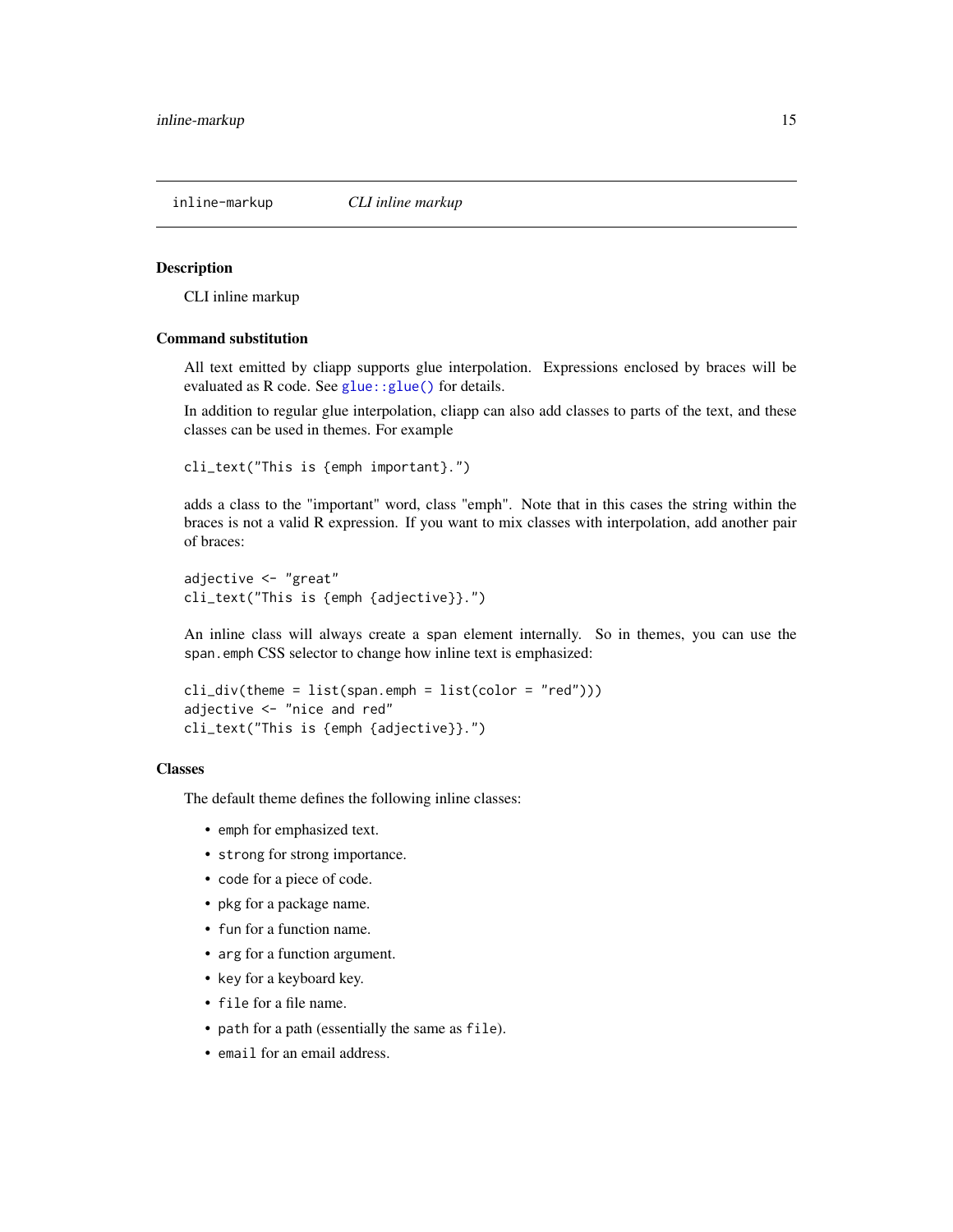- url for a URL.
- var for a variable name.
- envvar for the name of an environment variable.

See examples below.

You can simply add new classes by defining them in the theme, and then using them, see the example below.

#### Examples

```
## Some inline markup examples
cli_ul()
cli_it("{emph Emphasized} text")
cli_it("{strong Strong} importance")
cli_it("A piece of code: {code sum(a) / length(a)}")
cli_it("A package name: {pkg cliapp}")
cli_it("A function name: {fun cli_text}")
cli_it("A function argument: {arg text}")
cli_it("A keyboard key: press {key ENTER}")
cli_it("A file name: {file /usr/bin/env}")
cli_it("An email address: {email bugs.bunny@acme.com}")
cli_it("A URL: {url https://acme.com}")
cli_it("A variable name: {var mtcars}")
cli_it("An environment variable: {envvar R_LIBS}")
cli_end()
## Adding a new class
cli_div(theme = list(
  span.myclass = list(color = "lightgrey"),
  "span.myclass::before" = list(content = "[}'),
  "span.myclass::after" = list(content = "]")))
cli_text("This is {myclass in brackets}.")
cli_end()
```
<span id="page-15-1"></span>simple\_theme *A simple CLI theme*

#### Description

Note that this is in addition to the builtin theme. To use this theme, you can set it as the cli.theme option:

```
simple_theme(dark = "auto")
```
<span id="page-15-0"></span>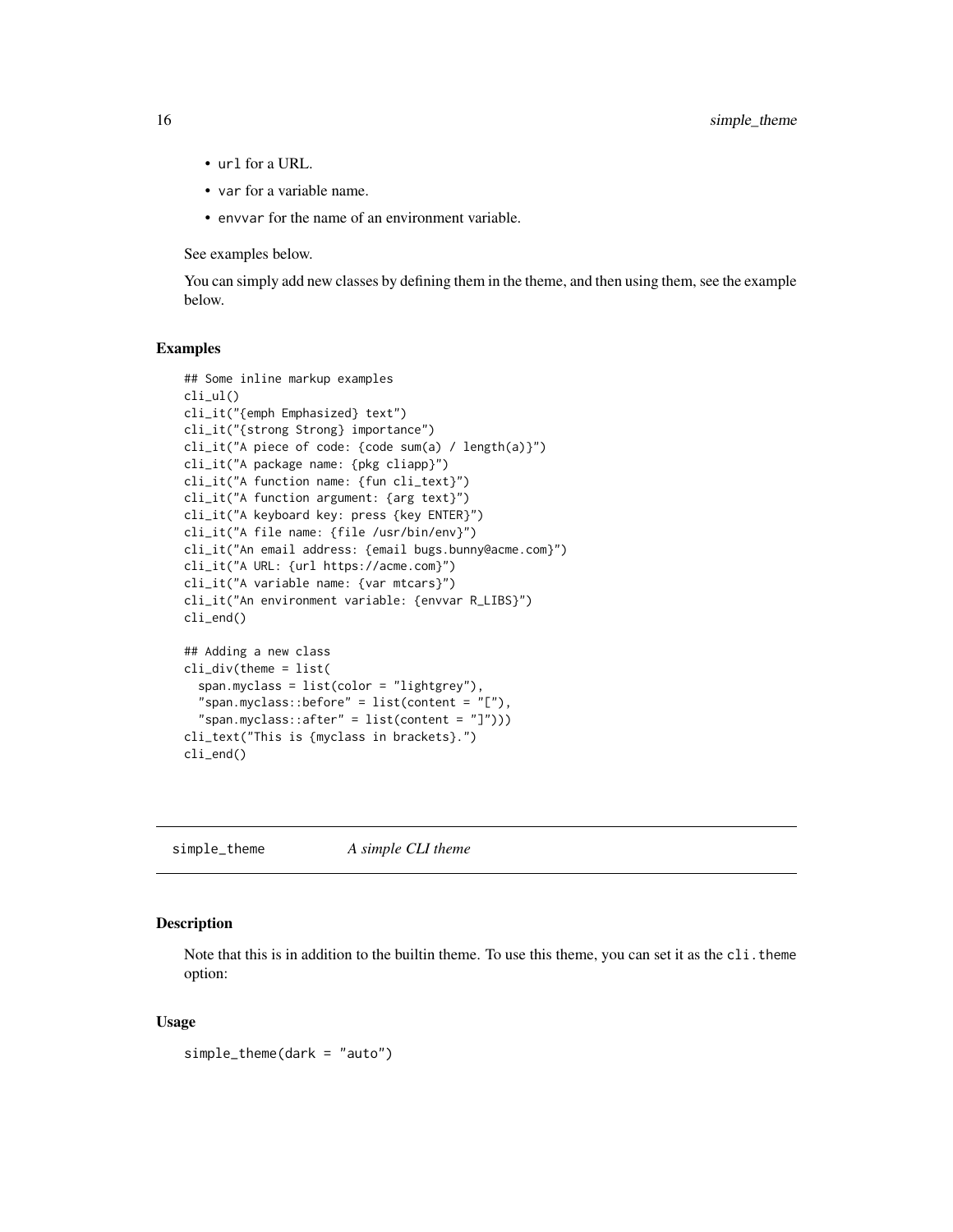#### <span id="page-16-0"></span>Arguments

dark Whether the theme should be optiomized for a dark background. If "auto", then cliapp will try to detect this. Detection usually works in recent RStudio versions, and in iTerm on macOS, but not on other platforms.

#### Details

```
options(cli.theme = cliapp::simple_theme())
```
and then CLI apps started after this will use it as the default theme. You can also use it temporarily, in a div element:

cli\_div(theme = cliapp::simple\_theme())

#### See Also

[themes,](#page-18-1) [builtin\\_theme\(\)](#page-1-1).

```
cli_div(theme = clique::simple_theme()cli_h1("Header 1")
cli_h2("Header 2")
cli_h3("Header 3")
cli_alert_danger("Danger alert")
cli_alert_warning("Warning alert")
cli_alert_info("Info alert")
cli_alert_success("Success alert")
cli_alert("Alert for starting a process or computation",
  class = "alert-start")
cli_text("Packages and versions: {pkg cliapp} {version 1.0.0}.")
cli_text("Time intervals: {timestamp 3.4s}")
cli_text("{emph Emphasis} and {strong strong emphasis}")
cli_text("This is a piece of code: {code sum(x) / length(x)}")
cli_text("Function names: {fun cliapp::simple_theme} and {arg arguments}.")
cli_text("Files: {file /usr/bin/env}")
cli_text("URLs: {url https://r-project.org}")
cli_h2("Longer code chunk")
cli_par(class = "r-code")
cli_verbatim(
  '# window functions are useful for grouped mutates',
  'mtcars %>%',
  ' group_by(cyl) %>%',
  ' mutate(rank = min_rank(desc(mpg)))')
```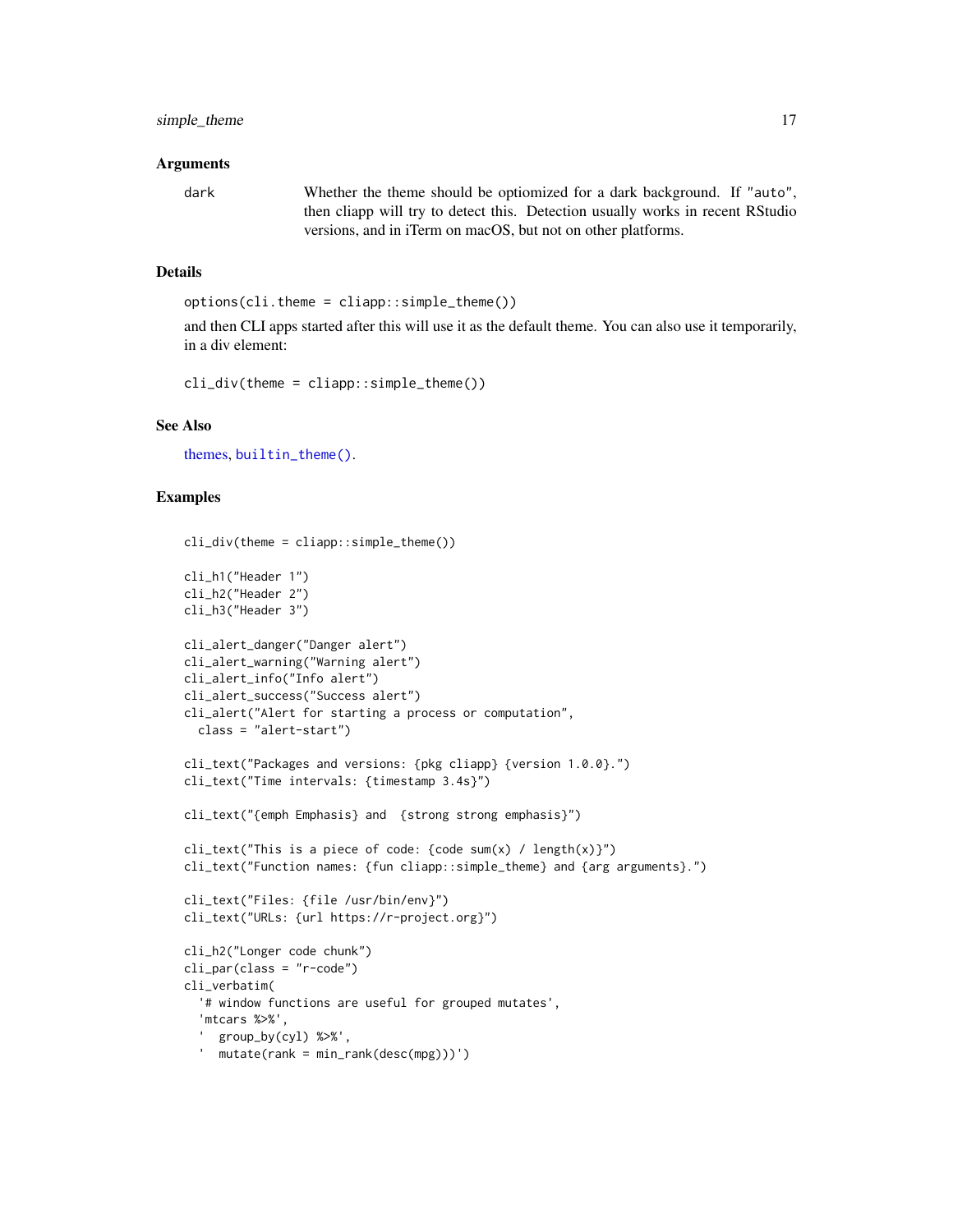```
cli_end()
cli_h2("Even longer code chunk")
cli_par(class = "r-code")
cli_verbatim(format(ls))
cli_end()
cli_end()
```
<span id="page-17-1"></span>start\_app *Start, stop, query the default cli application*

#### Description

start\_app creates an app, and places it on the top of the app stack.

#### Usage

```
start_app(
  theme = getOption("cli.theme"),
 output = c("message", "stdout"),
  .auto_close = TRUE,
  .envir = parent.frame()
\mathcal{L}stop_app(app = NULL)
```
# Arguments

default\_app()

| theme       | Theme to use, passed to the cliapp initializer.                                                                                                                       |
|-------------|-----------------------------------------------------------------------------------------------------------------------------------------------------------------------|
| output      | How to print the output, passed to cliapp initializer.                                                                                                                |
| .auto_close | Whether to stop the app, when the calling frame is destroyed.                                                                                                         |
| .envir      | The environment to use, instead of the calling frame, to trigger the stop of the<br>app.                                                                              |
| app         | App to stop. If NULL, the current default app is stopped. Otherwise we find the<br>supplied app in the app stack, and remote it, together with all the apps above it. |

# Details

stop\_app removes the top app, or multiple apps from the app stack. default\_app returns the default app, the one on the top of the stack.

<span id="page-17-0"></span>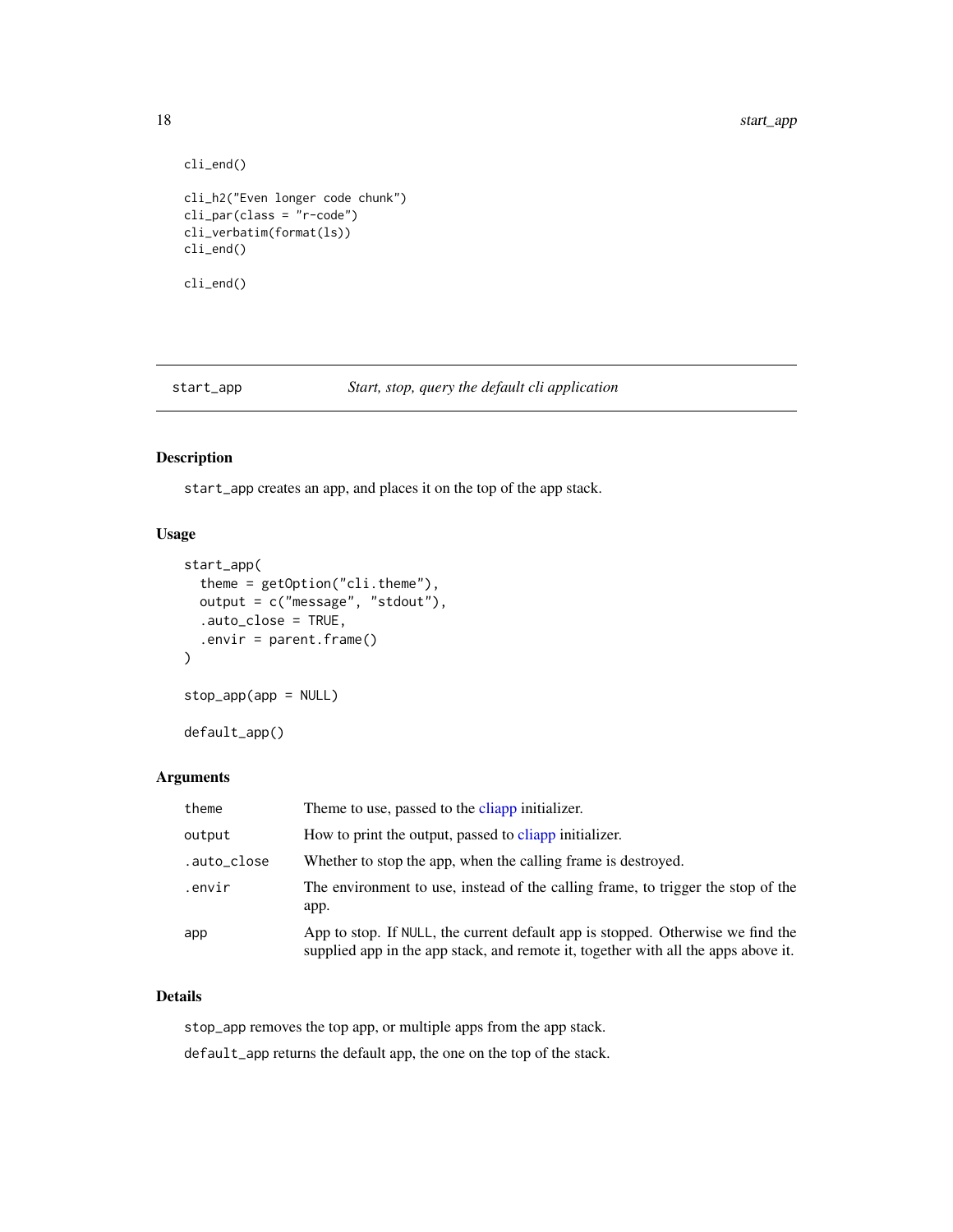#### <span id="page-18-0"></span>themes and the state of the state of the state of the state of the state of the state of the state of the state of the state of the state of the state of the state of the state of the state of the state of the state of the

#### Value

start\_app returns the new app, default\_app returns the default app. stop\_app does not return anything.

<span id="page-18-1"></span>themes *CLI themes*

#### **Description**

CLI elements can be styled via a CSS-like language of selectors and properties. Note that while most of the CSS3 language is supported, a lot visual properties cannot be implemented on a terminal, so these will be ignored.

#### Adding themes

The style of an element is calculated from themes from four sources. These form a stack, and the styles on the top of the stack take precedence, over styles in the bottom.

- 1. The cliapp package has a builtin theme. This is always active. See [builtin\\_theme\(\)](#page-1-1).
- 2. When an app object is created via [start\\_app\(\)](#page-17-1), the caller can specify a theme, that is added to theme stack. If no theme is specified for [start\\_app\(\)](#page-17-1), the content of the cli. theme option is used. Removed when the corresponding app stops.
- 3. The user may speficy a theme in the cli.user\_theme option. This is added to the stack *after* the app's theme (step 2.), so it can override its settings. Removed when the app that added it stops.
- 4. Themes specified explicitly in  $\text{cli\_div}()$  elements. These are removed from the theme stack, when the corresponding  $cli\_div()$  elements are closed.

#### Writing themes

A theme is a named list of lists. The name of each entry is a CSS selector. Most features of CSS selectors are supported here:, for a complete reference, see the selectr package.

The content of a theme list entry is another named list, where the names are CSS properties, e.g. color, or font-weight or margin-left, and the list entries themselves define the values of the properties. See [builtin\\_theme\(\)](#page-1-1) and [simple\\_theme\(\)](#page-15-1) for examples.

#### CSS pseudo elements

Currently only the ::before and ::after pseudo elements are supported.

#### Formatter callbacks

For flexibility, themes may also define formatter functions, with property name fmt. These will be called once the other styles are applied to an element. They are only called on elements that produce output, i.e. *not* on container elements.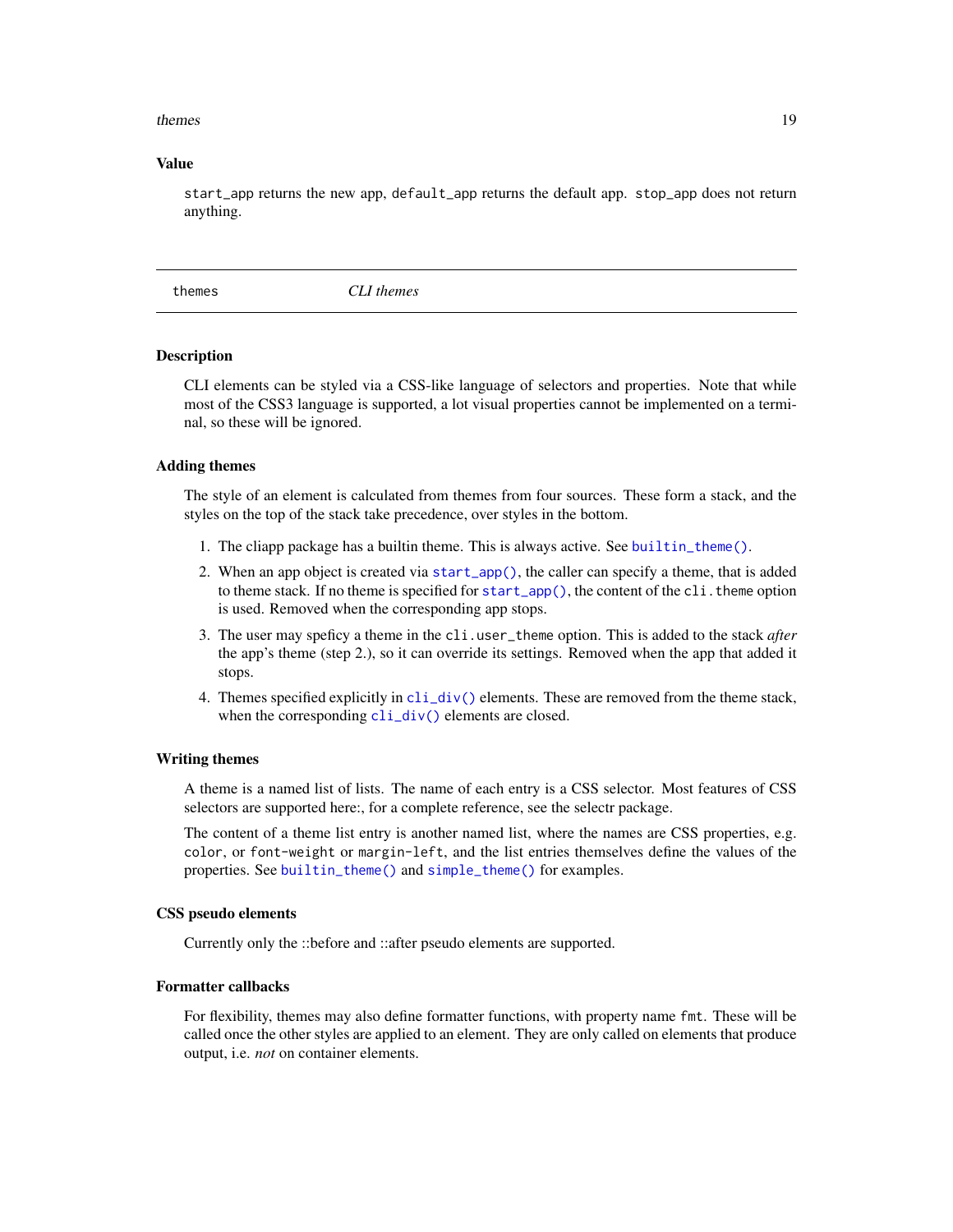#### Supported properties

Right now only a limited set of properties are supported. These include left, right, top and bottom margins, background and foreground colors, bold and italic fonts, underlined text. The content property is supported to insert text via ::before and ::after selectors.

More properties might be adder later.

Please see the example themes and the source code for now for the details.

#### Examples

Color of headers, that are only active in paragraphs with an 'output' class:

```
list(
```

```
"par.output h1" = list("background-color" = "red", color = "#e0e0e0"),"par.output h2" = list("background-color" = "orange", color = "#e0e0e0"),
  "par.output h3" = list("background-color" = "blue", color = "#e0e0e0")
)
```
Create a custom alert type:

```
list(
  ".alert-start::before" = list(content = symbol$play),
 ".alert-stop::before" = list(content = symbol$stop)
\mathcal{L}
```